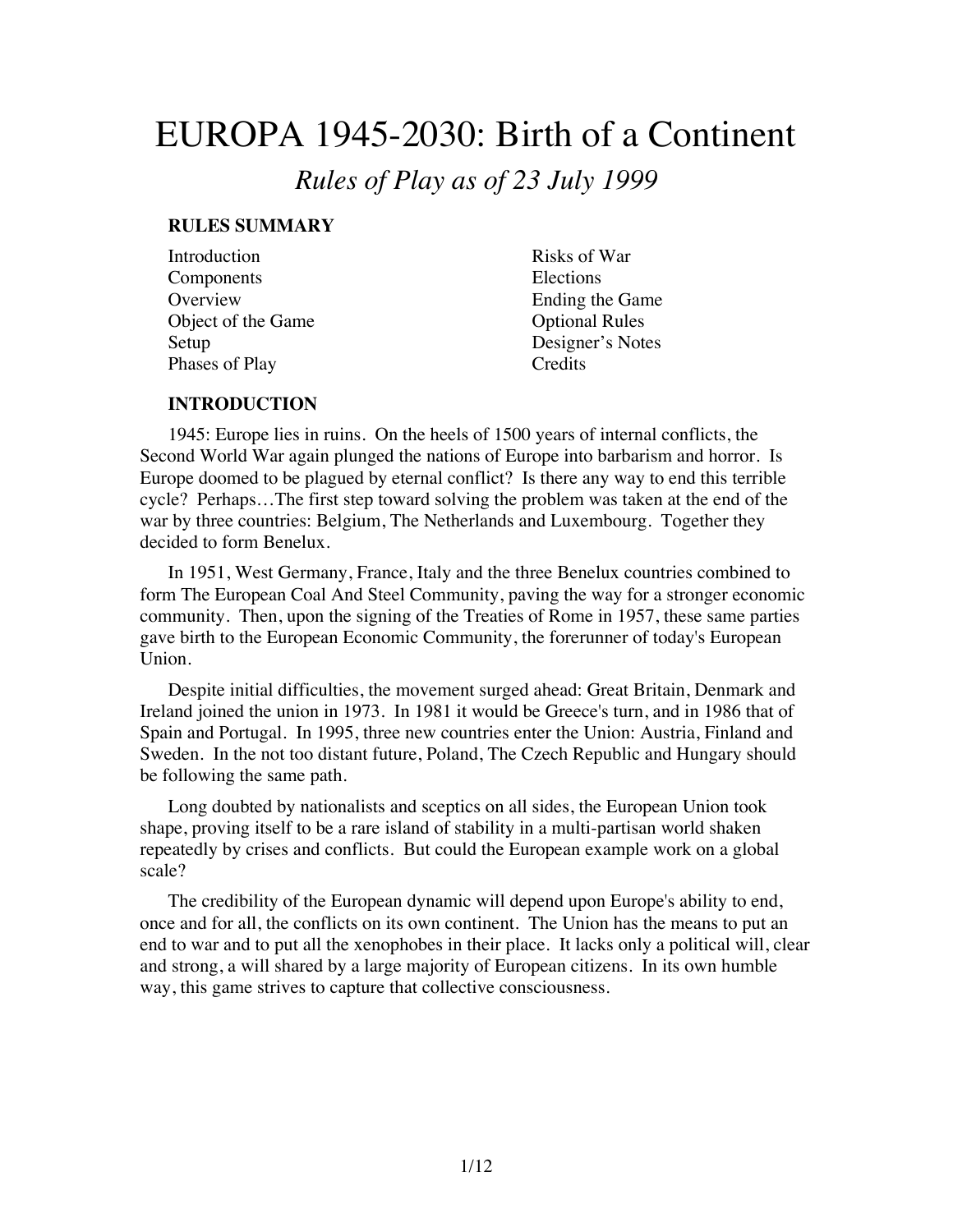# **COMPONENTS**

**1 Game Board** representing the political map of Europe today. Included on the board are several charts to keep track of Points, Elections, etc. during the game.

**44 Blue Puzzle Pieces** representing each of the 38 countries after it has joined the Union. Each piece is placed onto the game board when that country is admitted to the Union. Four countries (France, Great Britain, Greece and Russia) are composed of two separate Puzzle Pieces (Islands or Separated Territories); Italy has three Puzzle Pieces (The Mainland, Sicily and Sardinia).

**4 Historical Overlays:** 1. Spain & Portugal; 2. Greece & Turkey; 3. The Eastern Bloc Countries; 4. The Ex-Soviet Countries. These Overlays all are positioned on the game board at the start of the game, and are removed on the turn number indicated on each Overlay.

**42 Country Cards** representing each country's Political Points and the vote needed to defeat the Nationalist Parties opposing the EU. The cards also show each country's capital, national flag, area and population. The turn number in which each card comes into play is also indicated. The cards for Andorra, Liechtenstein, Monaco and San Marino are included for information purposes only and are not used in play.

**120 Wooden "Europeans"** in 6 colours, 20 Pawns per player (10 men and 10 women), representing the Political Parties.

**6 Political Points Markers,** round wooden markers used on the Political Ladder that surrounds the board to indicate each player's accumulated Political Points.

**28 Election Counters,** numbered from 1 to 28, which are placed on the map to indicate the order in which the elections are held.

**99 Victory Point Counters,** in the colour or the European Flag (75 of "1", 24 of "5").

**20 "Tension" / "War" Counters,** used to indicate Tension (white spiral side) or War (red spiral side).

**1 Turn Marker** in the colours of Europe and of EuroGames.

**2 Ten Sided Dice** used to determine the Risks of War during turns 3 and 4.

**1 Rule Booklet** which you are now reading the translation of.

**1 Quick Start Rule Sheet,** explaining how to start playing in only 5 minutes.

# **OVERVIEW**

The game of Europa is played in 4 turns. Each player represents a European Political Party which will attempt to win as many elections as possible, alone or in collaboration with other players. Each time the European Parties win an election in a country, that country joins the European Union (EU). If the players are clever and do not hesitate to ally themselves, they will eventually have the opportunity to draw all the countries in Europe into the Union before the end of the game. After the fall of the Berlin Wall, one factor continually destabilises the EU's ascent to power: the Risks of War. The rise of "Tension" and the outbreak of "War" test the solidarity of the players. Europa intends to reflect, if not repeat, reality.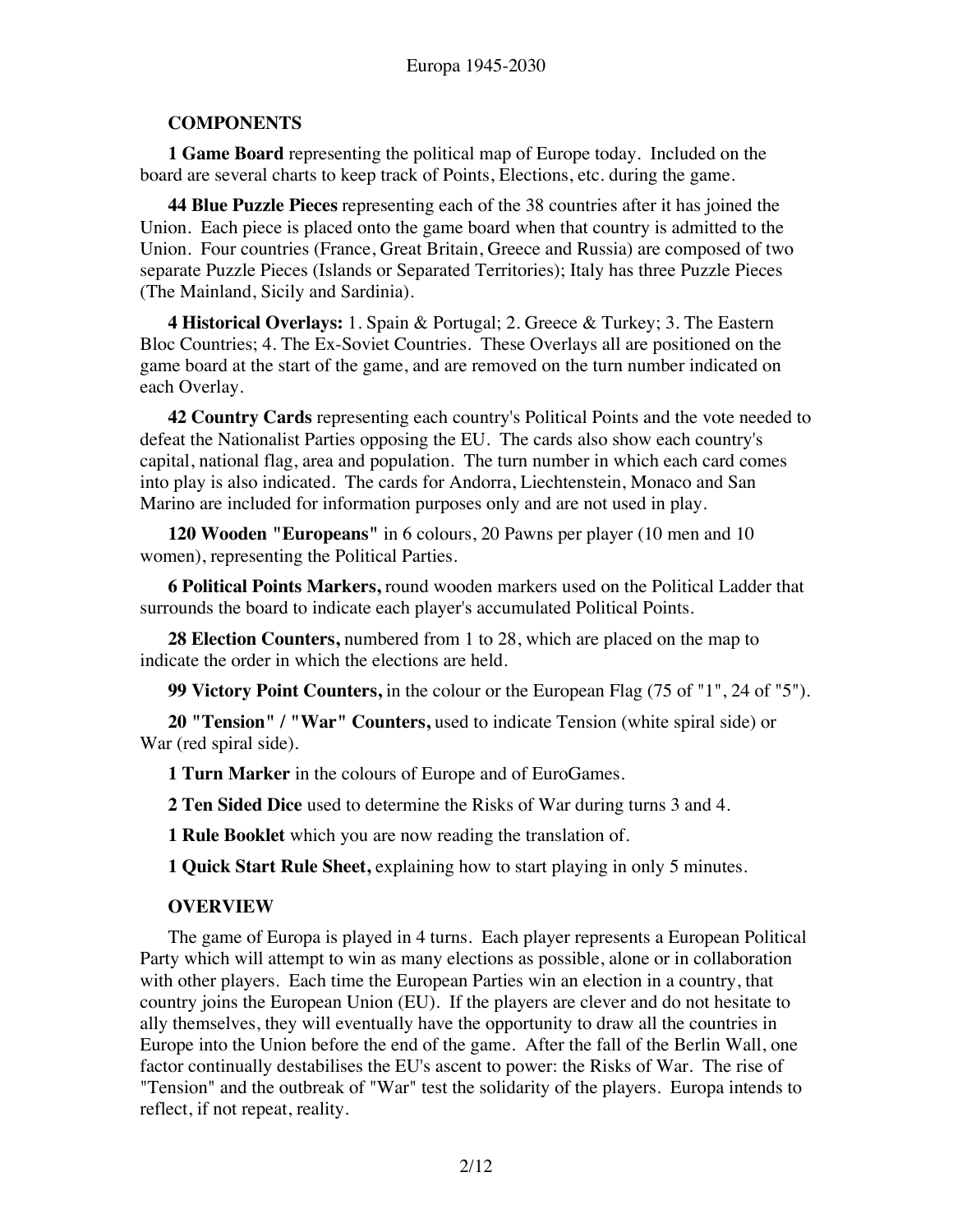Throughout the game, the players gain two types of points:

#### *Political Points*

Players win Political Points each time they win an election, alone or with other players. Political Points allow a player to augment the number of European Pawns of his colour and to reinforce his presence on the map. At the end of the game, the player with the most Political Points is elected President of the EU. During each turn of the game, players track their Political Points on the Political Ladder that surrounds the game board.

#### *Victory Points*

Players receive Victory Points whenever they win an election, participate in a successful peace action, and if they are elected President of the EU. Players may also lose Victory Points if they fail to provide enough support when a peace action is necessary. Victory Points are represented by tokens valued 1 and 5 in the colours of the European flag. On his turn, a player may exchange 5 tokens of "1" for a "5" and vice versa if he wishes. *Note:* You should keep the number of Victory Points you have secret; do *not* show other players how many you have.

## **OBJECT OF THE GAME**

In Europa, all players share these common goals: bringing as many countries as possible into the EU and eliminating or minimising all conflict on the Continent. On an individual level, the player with the most Victory Points wins the game. A secondary goal is to be elected President of the EU, by gathering the most Political Points during the game. The Victory Conditions are explained in greater detail in the End of Play section.

#### **SETUP**

Place the Game Board in the centre of the table with the Track for the Country Cards placed beside or below it. Place the four Historical Overlays on the map, so that they show Europe the way it looked during the period 1945-1973. Take the C.C.C.P. (USSR) Counter and cover the name "Rossija" (Russia). Place the Turn Marker on square 1 of the Turn Track. Sort the Country Cards into three groups according to the turn in which they enter the game: the first group for the turn 1 countries, the second for turn 2, and the third for turn 3. Put aside the cards for Andorra, Liechtenstein, Monaco and San Marino; these are included for information purposes only and are not used in play.

Each player picks a colour to represent his political party and receives his starting Political Points:

| 6 players - 20 Political Points | 4 players - 30 Political Points |
|---------------------------------|---------------------------------|
| 5 players - 24 Political Points | 3 players - 40 Political Points |

Place the Political Points Marker for each player onto the appropriate space of the Political Ladder. *Note:* If a player reaches 100 Political Points, continue around the Ladder, but treat the 1 as 101, the 2 as 102, etc.

#### <picture>

*Example of the starting setup: This shows the board setup for five players.*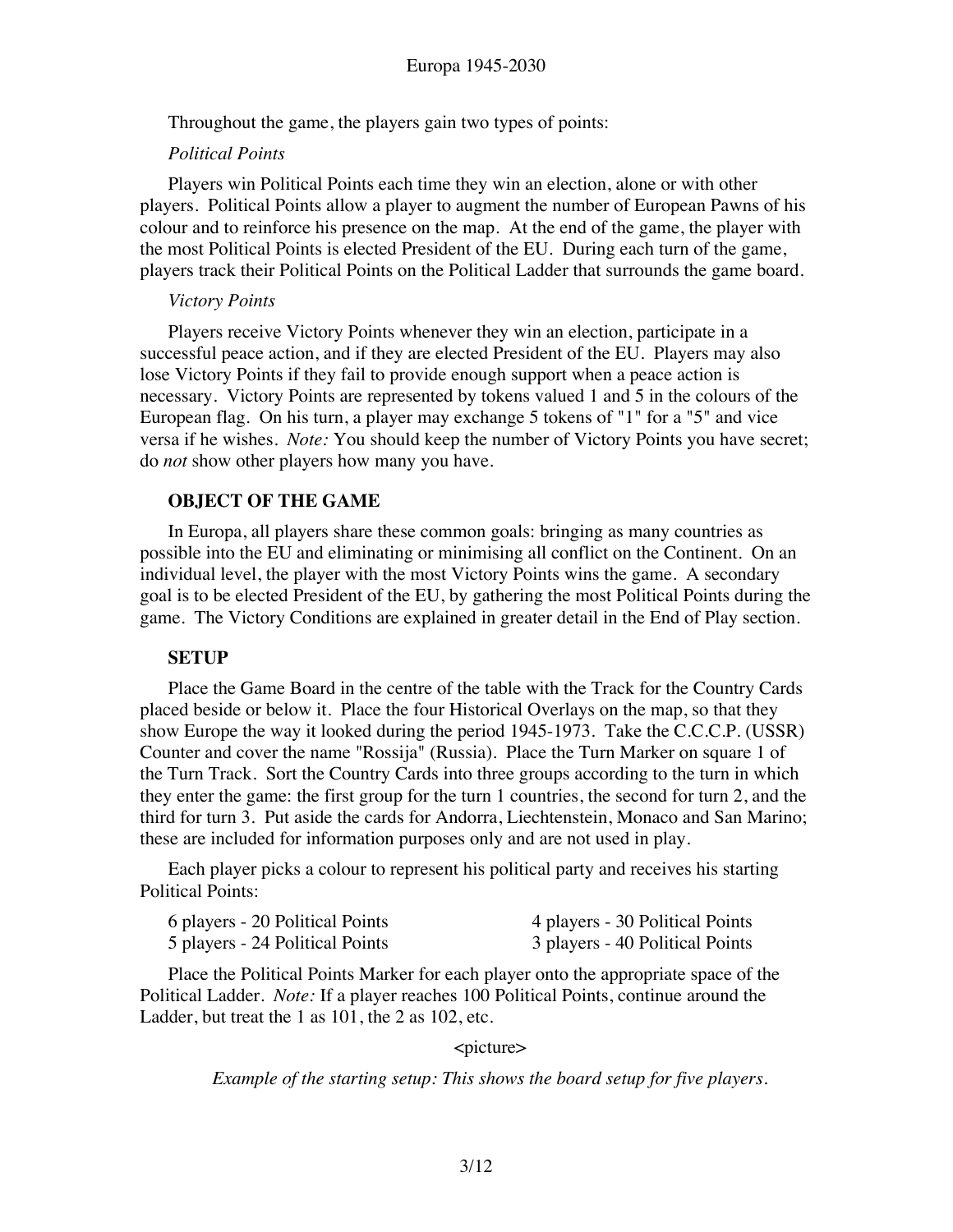## **PHASES OF PLAY**

Each turn is divided into six phases. All players must complete each phase before play proceeds to the next phase. The six phases are as follows:

## **Turn Order Phase**

For the first turn of the game, each player rolls a die. The highest roll goes first. Play then proceeds clockwise around the board. On all subsequent turns, play proceeds in order of Political Points, highest first. In case of a tie, a die is rolled and the high roll goes first. The turn order decided during this phase holds for the entire turn; players may wish to re-arrange themselves around the table in turn order sequence, since the Political Points Markers will move during the Elections Phase.

## **Recruitment Phase**

In this phase, each player determines how many Europeans (Pawns) of his colour he will have this turn. This number is obtained by taking the player's Political Points score and dividing it by 10, rounding down. Players may not accumulate Pawns between turns. *Example:* If a player has 49 Political Points, then that player gets 4 European Pawns this turn.

# **Election Order Phase**

Shuffle the Country Cards to be used for the turn and deal them face-up on the Card Track. These cards determine the Election Order for the turn. In turns 2 and 3 the cards of the new countries attempting to join the EU are added to the deck of cards of the countries that have not yet joined the EU. These cards represent countries where democracy has been re-established and it is now possible to organise elections.

To allow the players to better visualise the Election Order on the map, place the corresponding Election Counter onto each country on the map so that it matches the Election Order of the Country Cards on the Card Track (the #1 counter for the first election, the #2 the second, etc.).

# **Risks Of War Phase**

During turns 3 and 4, the Risks of War Phase takes place. This Phase is divided into three parts. In general, players roll the dice six times to determine areas of potential and actual conflict. Each player decides how much support he wants to provide for peacemaking efforts, then the peace efforts are resolved. If, after the intervention of the players, there are still countries at "War", these countries are unable to hold elections. If political tension persists in a country, it will be more difficult for the Europeans to win election there.

Pawns committed to reducing the General Level of Conflict during the Risks of War Phase are *not* available for the Pawn Placement and Elections Phases that follow: they are permanently removed from the game. Risks of War is explained in greater detail below.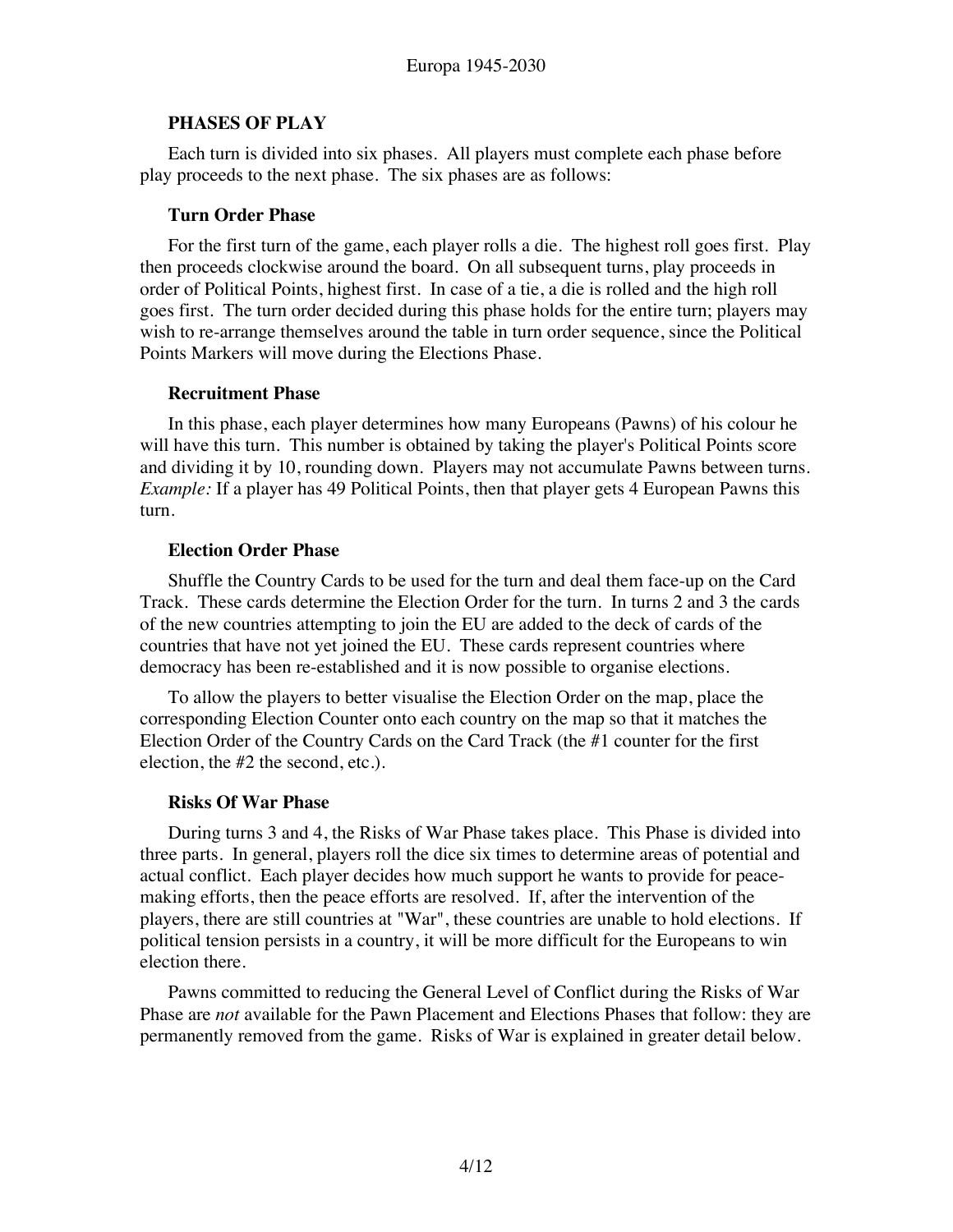## **Pawn Placement Phase**

Following the Turn Order, each player places half (rounded up) of his remaining Europeans on one or more of the available countries for that turn. When all players have placed half of their Pawns, they then proceed to place their remaining Pawns using the same Turn Order. No player may withhold any of his Pawns from the map.

During the first turn, players are free to place their Europeans in any of the countries not covered by the Historical Overlays. On subsequent turns, players are further restricted to non-EU countries that share a border with an EU country or that are connected to an EU country by a dotted line. Within these limitations, players can distribute their Europeans in any way they choose.

*Example:* On turn 1, a player with 3 Pawns could place 1 in Germany and 2 in France or he could place all 3 in Belgium.

## **Elections Phase**

The elections begin with the country that is in space Number 1 on the Card Track and proceed in ascending order until all elections have been held. Whenever an election is won by the players, the country joins the EU and the corresponding Blue Puzzle Piece (or Pieces) is (are) placed on top of that country. The winning parties in the election can move one of their European Pawns from that country into any non-EU country that borders the newly-expanded EU and where elections are scheduled to take place later this turn, if one exists. Regardless of the outcome of the elections, the remaining Pawns in the country are withdrawn from the game.

*IMPORTANT:* The cards of the countries that have entered the EU are put aside for the rest of the game. The cards of the countries where Europeans have lost the elections to the Nationalists are kept in play for future turns. Don't forget that in turns 2 and 3 new Country Cards are added to the deck.

Once all the elections are over, move the Turn Marker to the next space on the track, remove the Historic Overlay that corresponds to the new turn, and begin the next turn. Elections are explained in greater detail below.

# **RISKS OF WAR**

The fall of the Berlin Wall in 1989 gave hope to the millions of people who were not allowed political freedom for almost half a century. After the collapse of the Soviet Union, many suppressed but unresolved national and ethnic problems resurfaced. After 1990, armed conflict escalated in many East-European countries, endangering Europe as a whole. These effects have been incorporated into Europa during turns 3 and 4 as the Risks of War Phase.

# *Determine Areas of Potential and Actual Conflict*

A random player rolls the two dice and adds the results together. Using the table on the Game Board, the die roll indicates which country has a potential conflict. This is done six times (6 possible conflicts). For each dice roll, two results are possible: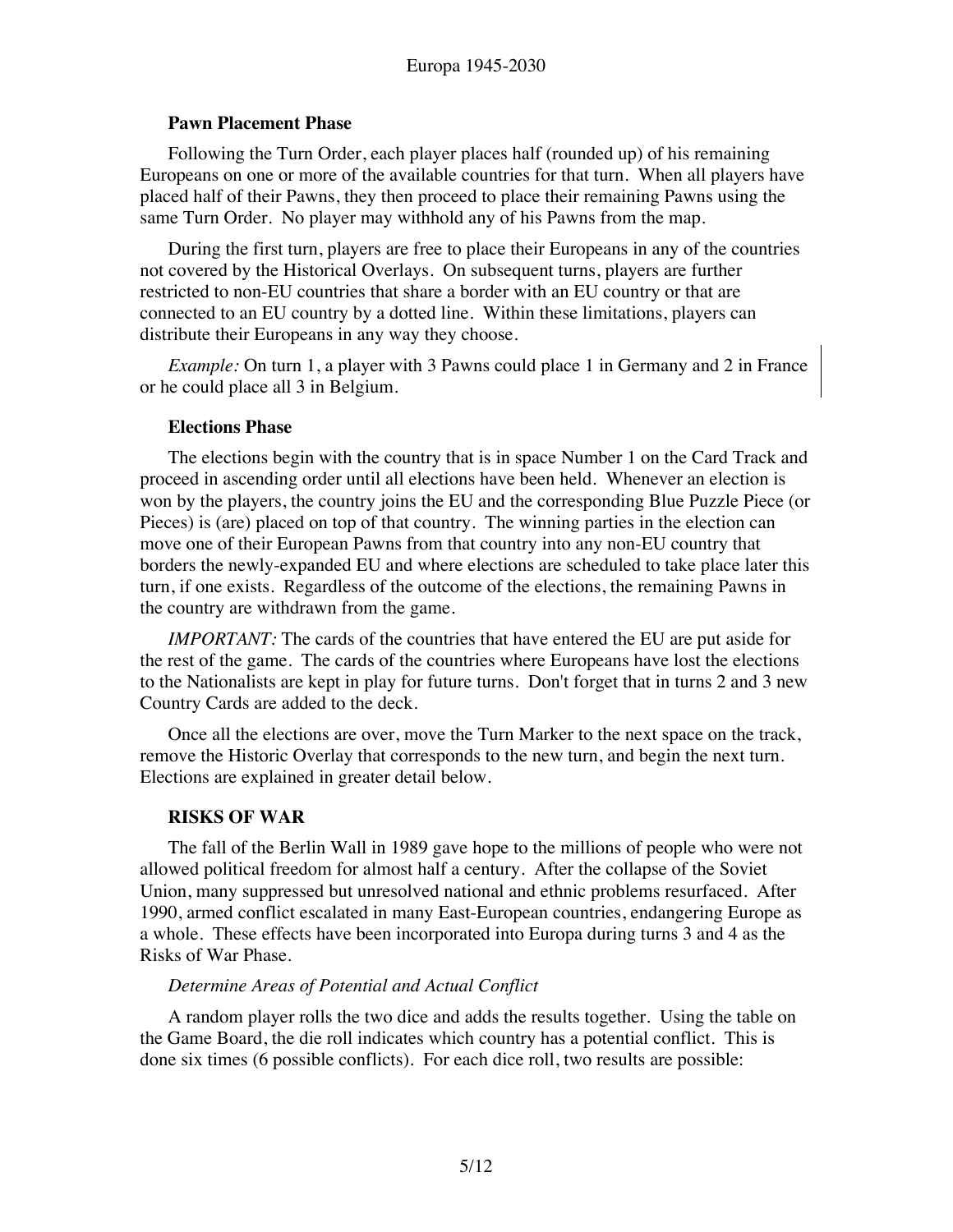**An EU Member Country is rolled:** The problems that arise are resolved by nonviolent negotiation within the country. This result has no effect on the game.

**A non-EU country is rolled:** Internal political "Tension" produces a dangerous escalation towards "War". A "Tension" Marker is placed on that country. If a country with "Tension" is rolled again (in either this turn or the following), "War" breaks out! The Marker is flipped over to indicate "War". If a country is at "War" and that country is rolled again (in either this turn or the following), the "War" spills over into the neighbouring countries. Place a "Tension" Marker on all non-EU countries that border the country in question (*Note:* Countries connected by dotted lines are *not* considered to be neighbouring in this case). If a neighbouring country already has a "Tension" Marker, it is flipped over to "War". Neighbours that are already at "War" are not affected. You now have a devastating domino effect in which "War" can rapidly expand into non-EU countries.

*Example:* The following sequence of dice rolls represents a rare but possible scenario, showing the devastation of the domino effect:

- 11 Place a "Tension" Marker in Yugoslavia.
- 9 Place a "Tension" Marker in Macedonia.
- 5 Place a "Tension" Marker in Bulgaria.
- 8 Place a "Tension" Marker in Moldavia.
- 9 Flip the "Tension" Marker to "War" in Macedonia.
- 9 The four countries neighbouring Macedonia are affected. Place a "Tension"

Marker in Albania. Flip the "Tension" Markers to "War" in Bulgaria and Yugoslavia. In this example, Greece is not affected since it is already part of the EU. The picture below shows the effects after the breakout of the "War".

#### <picture>

# *Calculate the General Level of Conflict*

After determining the areas of potential and actual conflict, the players calculate the General Level of Conflict in Europe as follows:

- Each country with a "Tension" Marker is worth 1 Conflict Point.
- Each country at "War" is worth double its Black Circled Number in Conflict Points.

The total of all Conflict Points gives you the General Level of Conflict in Europe for this turn.

*Example:* In the previous example, the general level of conflict is 28: 10 for Yugoslavia, 8 for Macedonia, 8 for Bulgaria, 1 for Albania and 1 for Moldavia.

# *European Intervention*

Each player must now decide how much aid he will provide in a joint European effort to end the conflicts that are threatening the construction of Europe. This aid covers everything: an international peace conference, the supplying of medical and humanitarian aid, even the use of peace-making or peace-keeping forces to intervene within the country. Once again you must co-operate with your fellow players in order to advance your common goals. This difficult process is handled in the following way: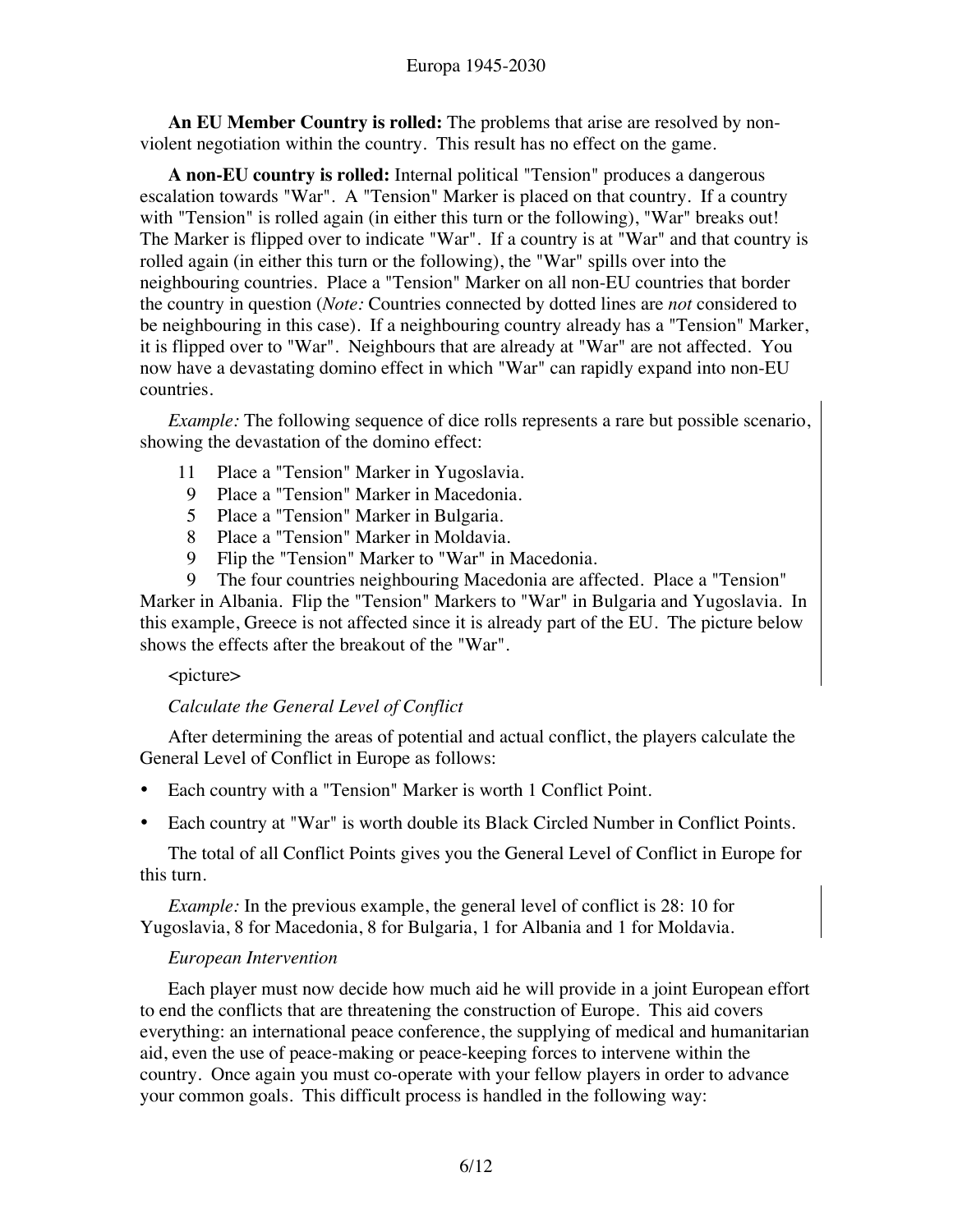• Each player secretly places a number of his European Pawns into his hand. *IMPORTANT:* Once committed to peace efforts, these Pawns will *not* be available for the phases that follow.

*Example:* You have 69 Political Points, so you receive 6 European Pawns on this turn. You may use up to 6 Pawns to participate in the peace efforts. Any Pawn you use in this manner won't be available for placement on the Board. If you use all 6, you won't have any left to go to elections with.

• Once all players are ready, they open their hands simultaneously. All of these Pawns are placed on the Dove of Peace of the Game Board. Two scenarios are possible:

*The number of Pawns is equal to, or greater than, the General Level of Conflict*

Bravo! Europe has succeeded in putting aside its political differences, and stopped the conflict. All "Tension" and "War" Markers are removed from the board. The player with the largest number of Pawns on the Dove of Peace is awarded 4 Victory Points. The player with the second largest number receives 2 Victory Points, and the third receives 1 Victory Point. In the case of a tie, the player with the least number of Political Points wins –because, comparatively speaking, that player contributed more to end the conflict. If there is a tie on the Political Points as well, roll a die (high roll wins). All of the Pawns on the Dove of Peace are then withdrawn from the game.

## *The number of Pawns is less than the General Level of Conflict*

Europe looks fine on paper, but when faced with major obstacles, it folds. The player who kept the largest number of Pawns for the Pawn Placement Phase loses 4 Victory Points. The player who kept the second largest number loses 2 Victory Points, the third loses 1 Victory Point. In the case of a tie, the player who put the least amount of Pawns to the peace effort receives the largest penalty. If there is still a tie, a roll of the die decides (the lowest roll gets the penalty). Once the penalties are applied, the player who has the most Pawns on the Dove of Peace must decide how to resolve the conflicts. In the case of a tie, the player with the most Political Points decides; if there is still a tie, roll a die (high roll wins).

*IMPORTANT:* You must attempt to resolve all instances of "War", before resolving "Tension". Ending a "War" requires expending a number of European Pawns from the Dove of Peace equal to the Conflict Points of the country in question. To eliminate "Tension" in a country, a single pawn will suffice. Once resolving Wars becomes impossible, Tensions are eliminated. Any "Tension" and "War" Markers that can't be removed remain on the board. In the following turn, if the level of EU intervention permits, they may be removed.

Once this is done, all of the Pawns on the Dove of Peace are then withdrawn from the game.

*Example:* Using the example above, we have "War" in Yugoslavia, Macedonia, Bulgaria and "Tension" in Albania and Moldavia, for a total of 28 Conflict Points. Let's assume that the players committed 18 Pawns to the peace effort. That's a lot of aid, but still not enough to resolve all of the conflicts. The player that has the most number of Pawns on the Dove of Peace must now choose a solution.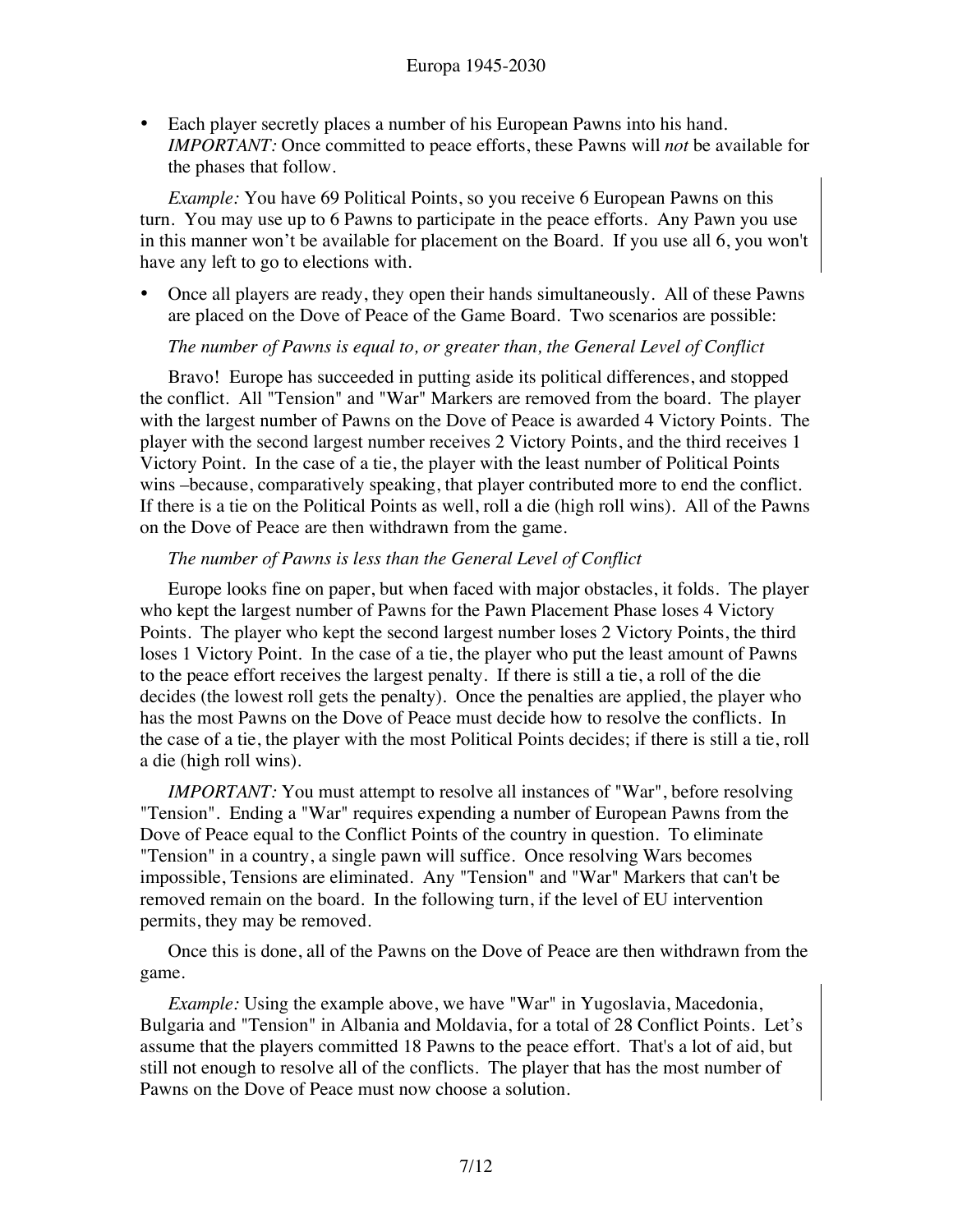#### Europa 1945-2030

Stopping the "War" in Yugoslavia (10 Pawns) seems to be the best choice, because it has 7 neighbouring countries. If Yugoslavia came up on the die roll in the next turn, it could spell disaster for Europe. The player could then choose to stop the "War" in either Macedonia or Bulgaria. The two countries are seemingly equivalent, but since Albania is already in Tension, any added "Tension" in Macedonia would automatically start "War" in Albania. A similar effect is not found in Bulgaria. Therefore the player should opt to stop "War" in Macedonia. That would leave "War" in Bulgaria and "Tension" in Albania and Moldavia.

Another possible solution would be to stop "War" in Bulgaria and Macedonia, then reduce "Tension" in Albania and Moldavia (18 points in all). This choice would limit "War" to one country (Yugoslavia) so as to decrease the odds of its spread in a following turn. On the other hand, a result of 11 has the highest probability of being rolled on the dice (11 corresponds to Yugoslavia). If 11 is rolled twice in the following turn, Europe will have to deal with "War" in seven countries!

#### *Consequences of Tension and War on the Elections*

Because of the Nationalist forces at work, it's more difficult to organise and win an election in a country where "Tension" exists. In a country with "Tension", the Black Circled Number needed to defeat the Nationalists is increased by 1. In a country at "War", democratic debate is suppressed by force of arms. People of differing views no longer speak to one another; they kill each other. If a country is at "War" it is impossible for an election to take place. The Country Card is temporarily put aside. If the "War" is ended on a subsequent turn, it can be brought back into play and elections can be held again.

#### **ELECTIONS**

On each European country and its Country Card are two numbers. The White Number indicates the number of Political Points that are to be divided among the victorious parties of an election in that country. The Black Circled Number indicates the minimum vote needed to defeat the Nationalist Party opposing the EU in that country. For the Europeans to win the election, they must be able to form a coalition of at most three players whose total number of votes (Pawns) is greater than or equal to the Black Circled Number. When elections take place in a country, two things can happen:

#### *The European Pawns in that country cannot match or best the Black Circled Number*

This can be either because there are not enough Pawns in total, or there are no potential three-player coalitions that could match or best the Nationalists. In this case, the Nationalists win the election and the country does not enter the EU this turn. The European Pawns in that country are withdrawn from the game and the Country Card is kept in play for the following turn.

#### *The European Pawns in that country could match or best the Black Circled Number*

Players having European Pawns in that country are then eligible to run and vote in that country's election. The election is divided into two steps: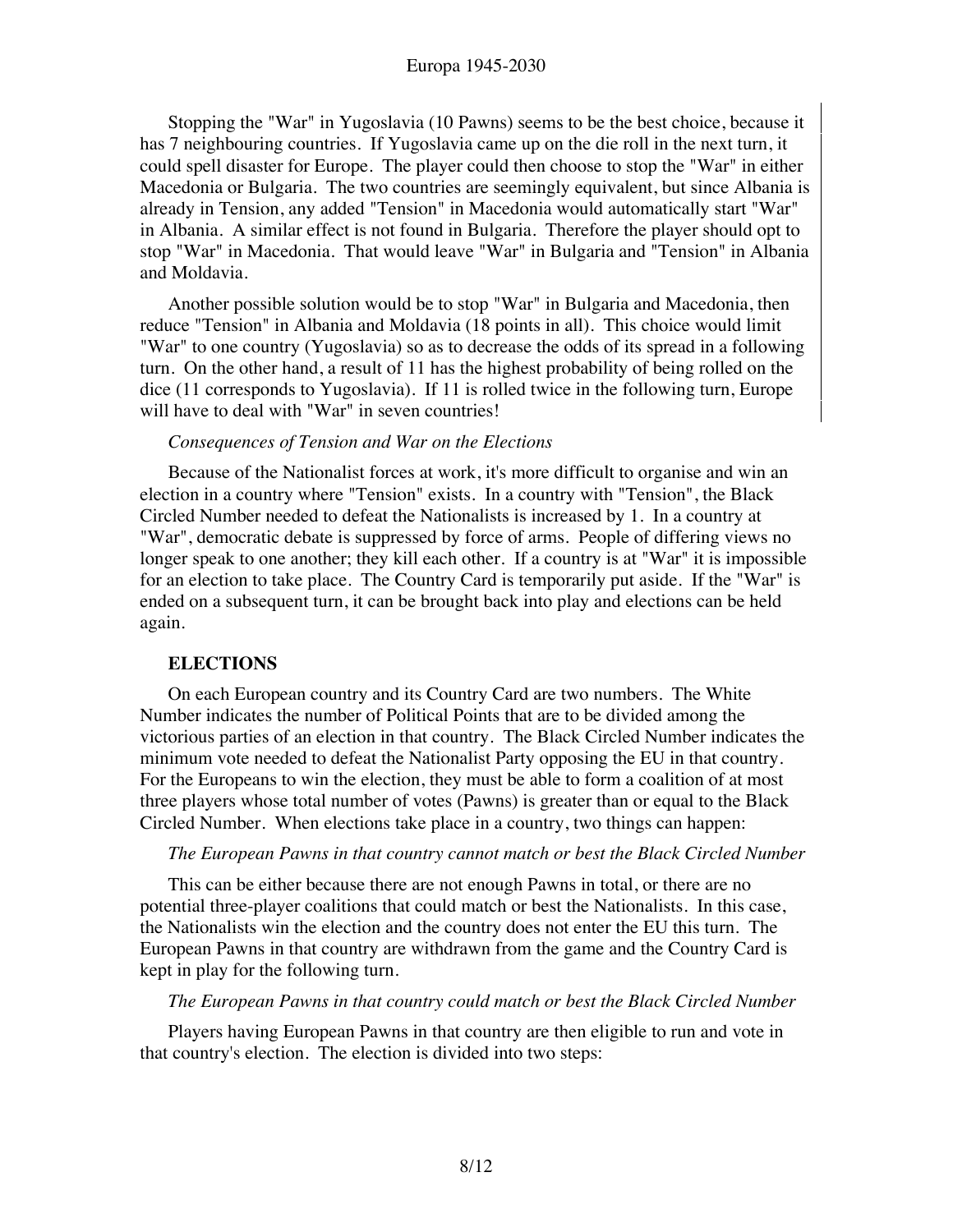• Campaigning (Negotiating)

Eligible players announce the coalition that they propose to defeat the Nationalists. This coalition must consist of parties that are present in the country at the time of the election. The coalition may not include more than three players. The total number of European Pawns in the coalition must be equal to or greater than the Black Circled Number. Of course, a player with a sufficient number of European Pawns may attempt to win the election alone.

• Voting

In Turn Order sequence, the first eligible player proposes one coalition. The other eligible players must then respond to this proposal by saying "Yes" or "No". Each European Pawn in the election represents one vote. If the proposal receives a majority of the European votes, it wins and no other proposals are heard. Otherwise, the next player makes his proposal, and so on.

*IMPORTANT:* If at the end of the Voting no coalition has successfully been formed, the Nationalists win the election.

A victory by the Europeans in an election has six effects:

- The country where the election has been won joins the EU.
- The Political Points award is divided equally among the winning coalition. Each winning player then advances his Political Point Marker farther up the Political Ladder. *SPECIAL RULE:* If a coalition of three parties is elected in a country worth only 2 Political Points, each party is given 1 Political Point for the win. In a country with 4 Political Points, this same coalition would receive 2 Political Points each.
- Each player taking part in the winning coalition receives one Victory Point.
- Each player in the winning coalition may immediately move one of his winning Europeans into any non-EU country adjacent to the newly-expanded EU where elections are scheduled to take place later this turn, if one exists. The most judicious choice is to move your pawn to a country where your presence could use beefing up. As you can see, as long as he keeps winning elections, a player may keep moving a single pawn from country to country.
- The remaining Pawns are withdrawn from the game and the country's blue Puzzle Piece(s) is (are) added to the board. Four countries (France, Great Britain, Greece and Russia) are composed of two separate Puzzle Pieces (Islands or Separated Territories); Italy has three Puzzle Pieces (The Mainland, Sicily and Sardinia).
- The corresponding Country Card is removed from play. Once a country joins the EU, it cannot reverse the decision.

A victory by the Nationalists in an election has two effects:

- Any Pawns in the country are withdrawn from the game.
- The corresponding Country Card is put aside until next turn, where it will again take part in the Elections Phase.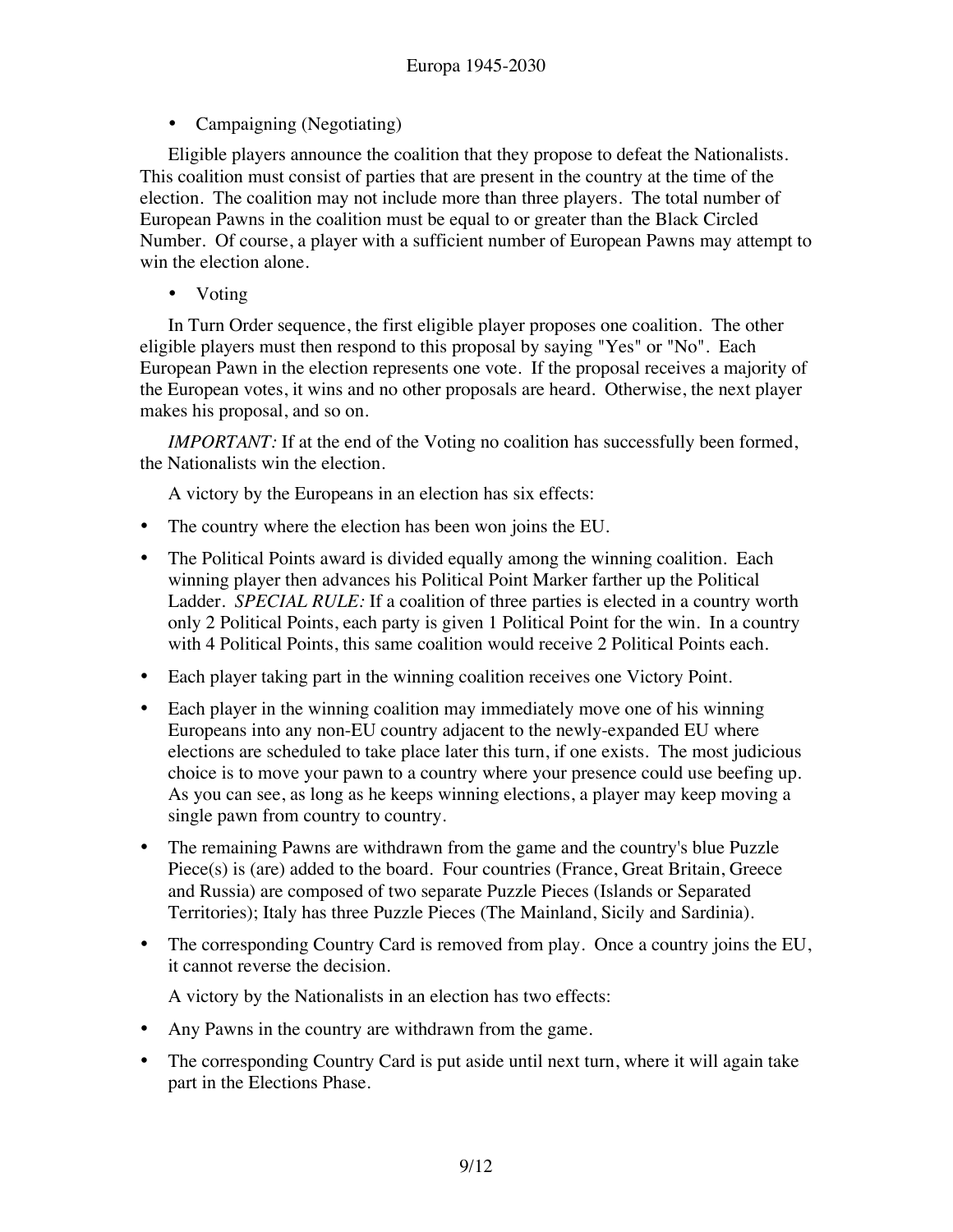## <picture>

*Example:* 2 Blue party Pawns, 2 Green party Pawns, 1 Red party Pawn and 3 Yellow party Pawns are present during the elections in Great Britain, for a total of 8 European votes. To defeat the Nationalist Party, the Europeans must attain a coalition of at least 4 votes. To successfully form, a coalition must garner 5 of the 8 European votes.

During the Campaigning, Blue proposes a coalition with Green, who hesitates (4 votes). Yellow responds by proposing a coalition with Red (4 votes). Red, unhappy with Yellow's position in the game, proposes a coalition of Red-Blue-Green (5 votes). Just before the minute is up, Yellow makes a last ditch offer to join Green (5 votes). The players then proceed to the Voting.

Using the current Turn Order, Blue proposes a Blue-Green-Red coalition (5 votes). Red accepts, but Green refuses to join. That leaves Blue & Red with 3 votes…Proposition rejected. Green proposes a Yellow-Green coalition (5 votes), Yellow accepts. The Green-Yellow coalition wins the election with 5 votes and Great Britain joins the EU.

Great Britain represents 30 Political Points (the white number), so the Green and Yellow players receive 15 points each and move their Political Points Markers farther up the Political Ladder. Had the Blue-Green-Red coalition won, each player would have received 10 points.

Once the Political Points have been collected, the Yellow and Green players can then opt to move one European Pawn each from that country into any non-EU country neighbouring the newly-expanded EU where an election is scheduled to take place later this turn. They both decide to put one Pawn each into Ireland, where elections have not yet taken place, and where Yellow already has one Pawn. The remaining Pawns in Great Britain are removed from the game. Great Britain is then covered with its European Blue Puzzle Pieces and its Country Card is removed from play.

*Example:* One Pawn each of Blue, Green, Red, Yellow and Purple are present during the elections in Great Britain. Although the total European vote is large enough (5 votes) to defeat the Nationalist Party (4 votes), no three-player coalition can muster more than 3 votes, so the Nationalists automatically win the election.

In order to avoid unnecessary prolongation of the game, we suggest the following measures:

Limit the Campaigning to one minute;

During the Voting Phase, limit all comments to "Yes" or "No";

Do not allow any commentary during any of the other Phases.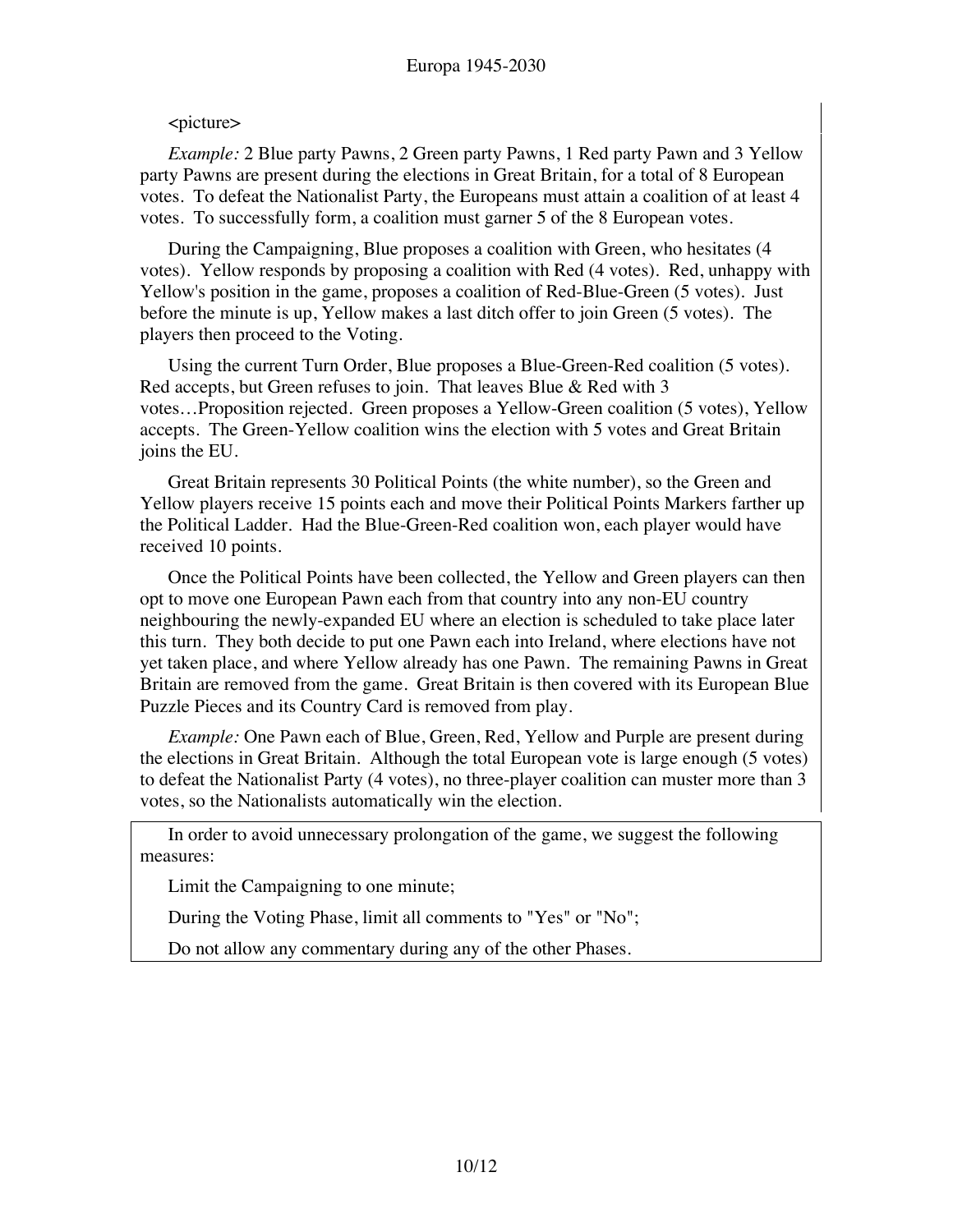#### **END OF PLAY**

At the end of turn 4, the player with the most Political Points is elected the President of the European Union and receives 3 Victory Points. In the case of a two-way tie, the players are elected President and Vice-President with each receiving 2 Victory Points. In the unlikely case of a three-way tie, the players are elected President, Vice-President and Co-Vice-President, with each receiving 1 Victory Point. All players then add up their Victory Points. The player with the most Victory Points wins the game. In the case of a tie, the player with the most Political Points wins. If there is still a tie, the players should shake hands, pat each other on the back and promise to play Europa again soon.

The quality of this victory depends completely upon the state of Europe in the year 2030. The victory is evaluated as follows:

For each country with "Tension", add 1 Conflict Point. For each country at "War", double the Black Circled Number and add this number to the Conflict Points. Compare the result to this chart:

|                     | 11+ Conflict Points Pyrrhic Victory. Europe doesn't have long before World War |
|---------------------|--------------------------------------------------------------------------------|
|                     | Three.                                                                         |
|                     | 4-10 Conflict Points Fragile Victory. Can Europe survive these Tensions?       |
| 1-3 Conflict Points | Decisive Victory. Before 2150, all of Europe will be united.                   |
| 0 Conflict Points   | Total Victory. The European Union is a shining example for the                 |
|                     | entire world.                                                                  |

You can also compare the results of one game against another by using the following method:

Victory Points + Number of countries in the EU - Conflict Points = Final Score for each player.

If you are running multiple games simultaneously ( a tournament, for example) we suggest that each game use the same Risks of War dice rolls. That way you have a perfect comparison between styles of play and you can judge how important human behaviour is when dealing with political problems.

# **OPTIONAL RULES**

#### *Variable Turn Order*

Players may find it easier to determine the Turn Order anew with each election, since the Political Points Markers will move whenever the Europeans win an election.

#### *Black Horse Voting*

Instead of the players presenting their coalition proposals during Voting in Turn Order, have them do it in *reverse* Turn Order.